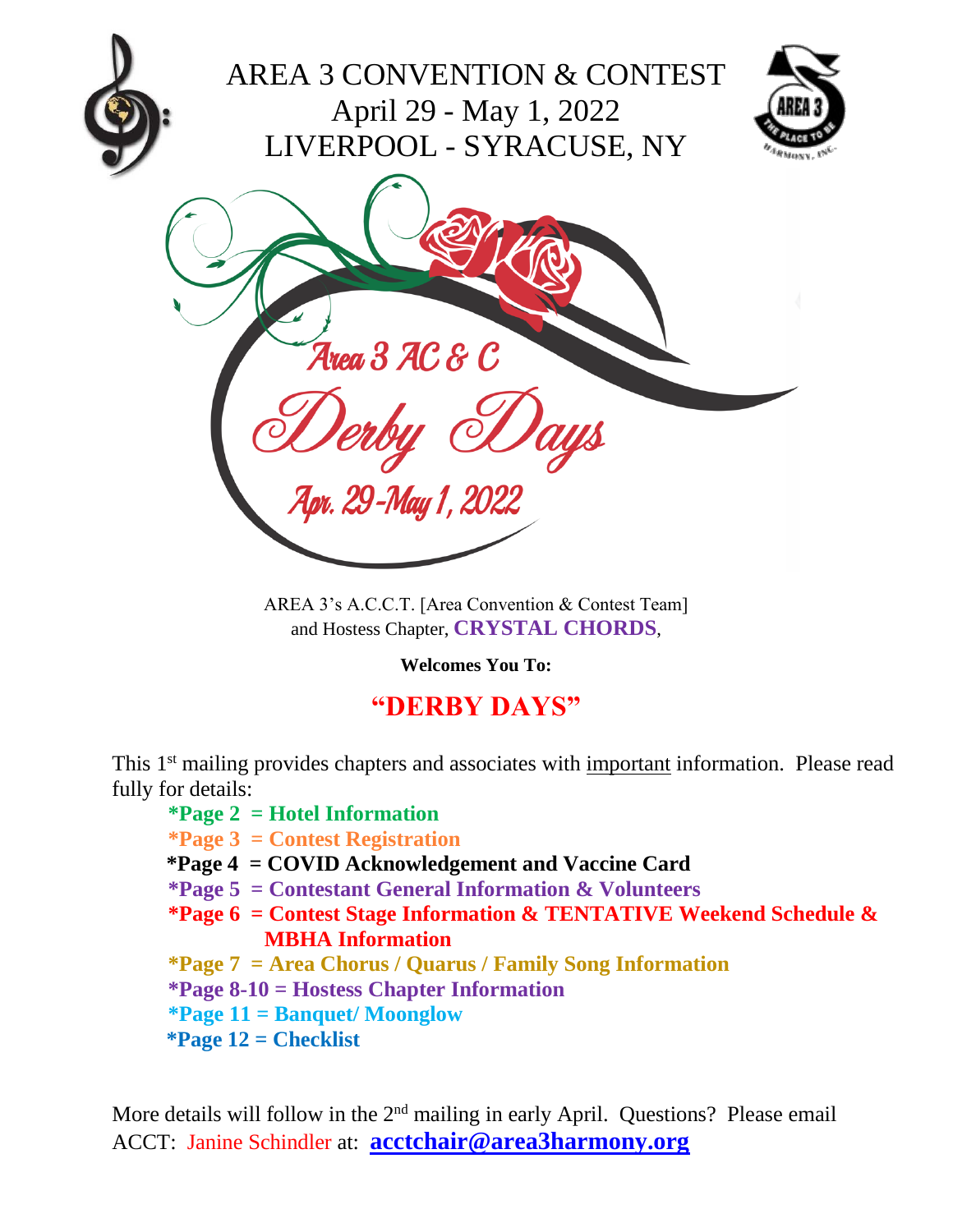## **AC&C 2022 HOUSING**

### **Hotel: Ramada by Wyndham, Liverpool-Syracuse**

### **441 Electronics Parkway**

### **Liverpool, NY 13088**

### **Room costs are: \$129.00 [single/double or triple/quad]**

Individual reservations will NOT be accepted.

*Please complete & return an email copy of the Housing Form no later than March 20th to:* [facilities@area3harmony.org.](mailto:facilities@area3harmony.org)

**Housing Form** must include:

- Chapter Name
- Chapter Contact
- Name<sup>[s]</sup> for all occupants of each room
- Any special needs
- Room type (single/double, trip/quad). This is a NON-SMOKING HOTEL.
- Credit card number, including number & expiration date *this is required only for the purpose of 'holding' the reservation*
- Arrival Date & Departure Date [check in is  $3PM \sim$  check out is by 12 noon]
- NYS choruses may submit a Tax-Exempt ST-119 Form. (ALL rooms under the exempt status for that chorus need to be paid by a chorus credit card or cash. A debit card attached to a chorus checking account or cashier's check is recommended. NO tax-exempt status for individuals.

Parking on-site at the Ramada Liverpool-Syracuse is **FREE**. There is an on-site restaurant and excellent [amenities](http://www.holidayinnbinghamton.com/guest-services.html) such as an indoor swimming pool, fitness room, & complimentary high speed internet access. There are some retail and food services nearby as well.

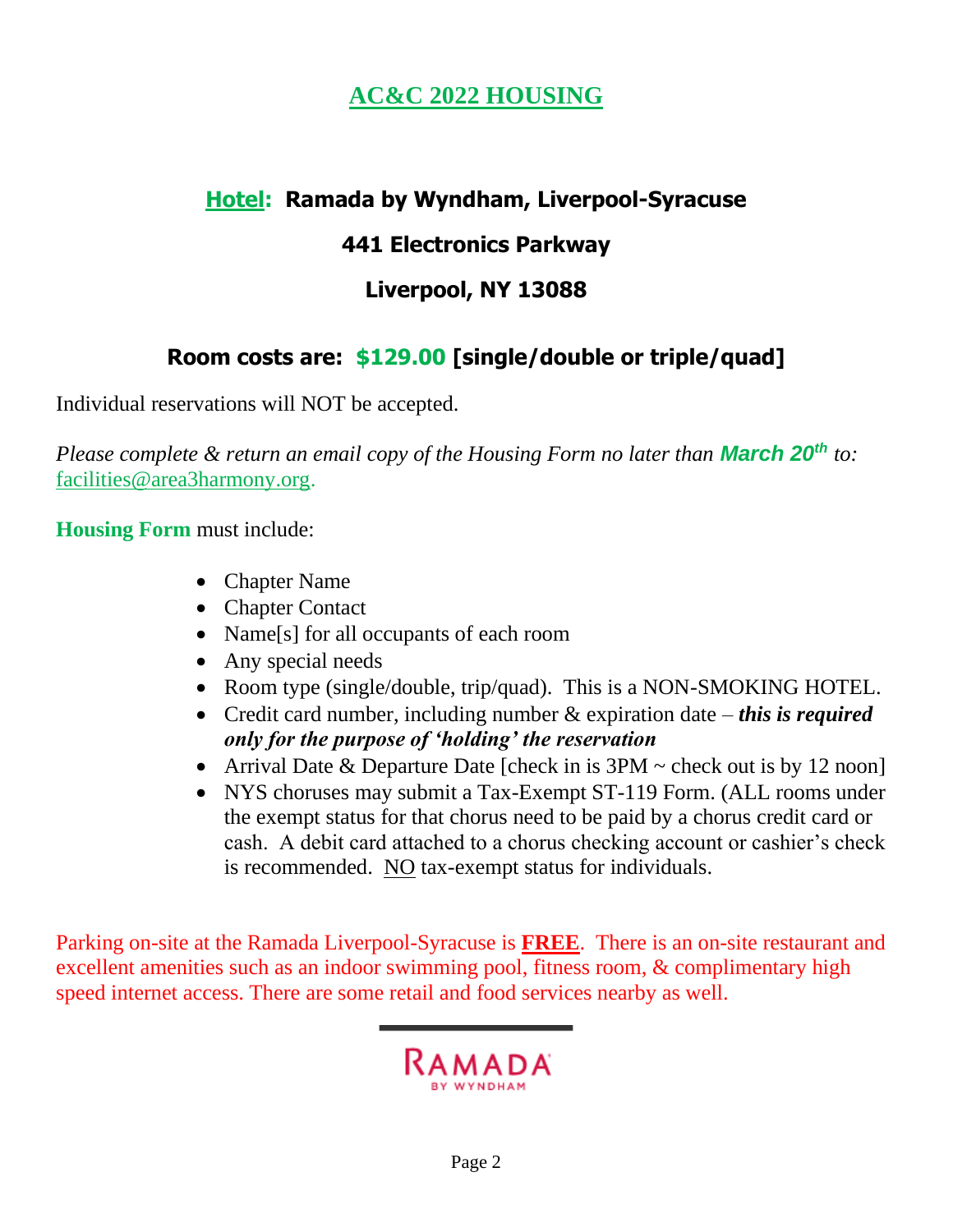### **AC&C 2022 REGISTRATION [AEP]**

#### **Contest Site: Ramada by Wyndham, Liverpool-Syracuse, Convention Center**

Contest is all under one roof!

#### **\*ALL HARMONY MEMBERS MUST PURCHASE EITHER AN AEP OR Non-Performing AEP.**

#### **\*NOTE:** *AEPs are transferable, not refundable.* **All choruses / associates must complete the registration form whether or not you are competing.**

*Please complete & return an email copy of the Registration Form (as an MS Word file) no later than March 20<sup>th</sup> to:* [parliamentarian@area3harmony.org.](mailto:parliamentarian@area3harmony.org)

*Please send your Registration Form and check made out to Area 3, Harmony, Inc. and mail to: Michelle Buckenmeyer, 59 Autumn Chapel Way, Rochester, NY 14624, no later than March 20th.*

### *Full* AEP for AC&C 2022 is **\$132.00** *Non-Performing* AEP costs **\$103.00** *Youth* AEP will cost \$**110.00** [covered by **HARMONY INC.**]

 **\*\***AEP prices include Judges Equalization Fee from Harmony Inc. & continue to include the Banquet and Moonglow.

While General Admission tickets can be purchased by family members, friends, or guests at the door for \$20.00 per event, due to our COVID guidelines, it is highly recommended that these tickets be pre-purchased during registration.

Registration Forms must include:

- Members and guest names in alphabetical order
- Correct spelling as names will be used for the AEP Badges
- Choose the appropriate AEP price

#### *\*NOTE: Receipt order of AEP/Registration determines priority MoonGlow seating!\**

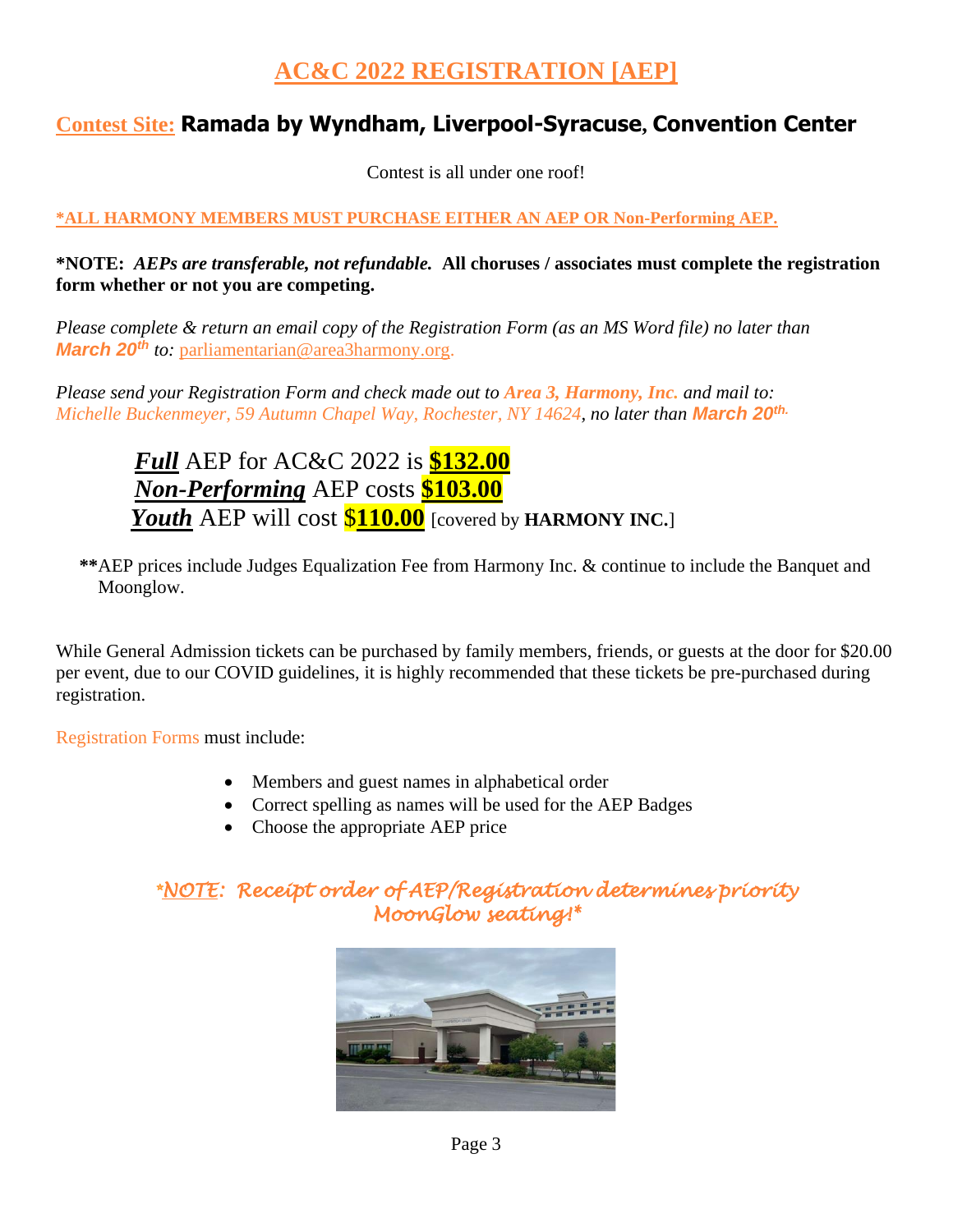#### **\*\*THIS FORM MUST ACCOMPANY EVERY MEMBER/GUEST REGISTRATION AND INCLUDE A COPY (Front/Back) OF YOUR VACCINE CARD.**

COVID-19 Acknowledgement to Attend Area 3 AC&C 2022

I have read and understand the Harmony, Inc. & Area 3 COVID Policy, and requirements for attending the above-noted Harmony, Inc. event, and I agree to abide by these requirements during my participation in the event. I understand that my failure to comply may result in my removal from the event without a refund.

I further acknowledge that there is a health risk associated with attending a singing event in person during the COVID-19 pandemic, even with safety policies in place. Understanding that risk, I choose to participate.

| (Signature) | (Date) |
|-------------|--------|
|             |        |

(Printed Name) (Affiliation)

Link to the [COVID Policy](https://app.box.com/s/qhuo46mp0bvv2006han6u8y4387u4ht2): COVID Policy

**Link to the Official COVID Form:** [COVID Acknowledgement](https://app.box.com/s/vatn9ykemt68puj35gx091hvtab2dii7) **In the upper right, click download**

- **DO NOT sign up or login (await the download)**
- **OPEN the form and enable editing**
- **FILL in the form and SAVE to your device as Firstname Lastname COVIDAck**

\_\_\_\_\_\_\_\_\_\_\_\_\_\_\_\_\_\_\_\_\_\_\_\_\_\_\_\_\_\_\_\_\_\_\_\_\_\_\_\_\_\_\_ \_\_\_\_\_\_\_\_\_\_\_\_\_\_\_\_\_\_\_\_\_\_\_\_

\_\_\_\_\_\_\_\_\_\_\_\_\_\_\_\_\_\_\_\_\_\_\_\_\_\_\_\_\_\_\_\_\_\_\_\_\_\_\_\_\_ \_\_\_\_\_\_\_\_\_\_\_\_\_\_\_\_\_\_\_\_\_\_\_\_

**\*\*Please Note: Prior to starting this next process, be sure that you have images of your vaccine card saved to your device. The entire process works well on computers and** *most* **other devices.**

**Link to UPLOAD the COVID Acknowledgement and Vaccine Card:** [COVID Acknowledgement and](https://www.cognitoforms.com/Area3HarmonyInc/covidacknowledgementandvaccinecardform2)  [Vaccine Card Form | Cognito Forms](https://www.cognitoforms.com/Area3HarmonyInc/covidacknowledgementandvaccinecardform2)

- **Fill in the information requested**
- **UPLOAD the previously SAVED COVID Acknowledgment Form**
- **UPLOAD the Vaccine Cards**
- **Click the SUBMIT**

**\*Please Note: Only the ACCT Chair will have access to the files and after ACC, the files will be destroyed.**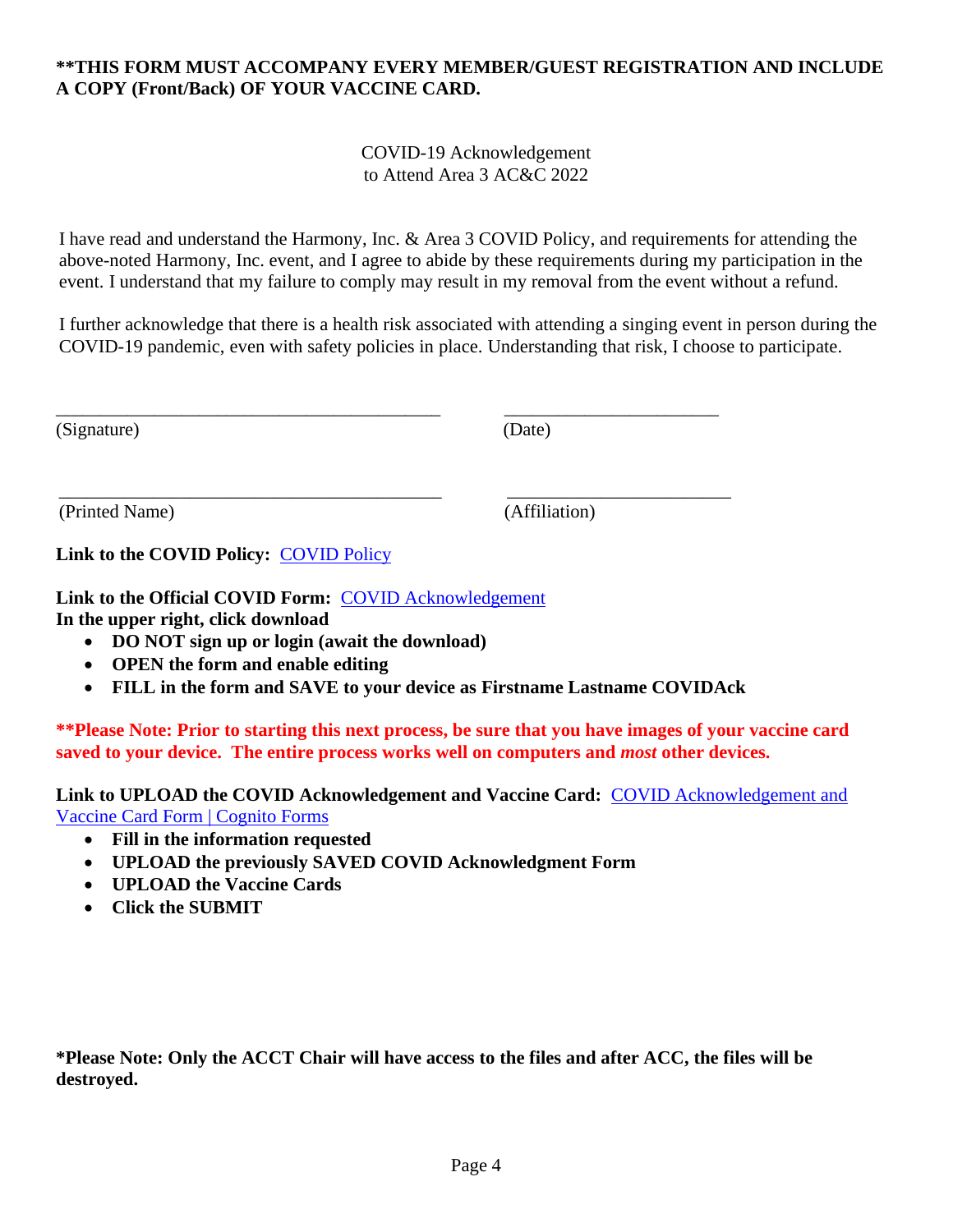### **AC&C GENERAL CONTESTANT INFORMATION**

It's time for all contestants [chorus & quartets] to complete and send in their Contest Entry Forms. Please complete the forms (HAR-061 or HAR-063) found on the Harmony Inc. website, Members Only section.

Contest Entry forms must be submitted **no later than February 28, 2022**, in order to be a part of the initial draw for the Order of Appearance for either the Quartet or Chorus Contest. If you miss this date, a late fee will be assessed, and you will sing first in the applicable contest. In order to compete, your late entry must be postmarked no later than **March 30, 2022**.

The Judging Panel is listed below:

COJ/ACOJ: Linda Briggs, Bill Vermue Music: Cary Burns, Kathy Greason Performance: Joe Hunter, Fatima Whelan Singing: Jen Wheaton Forest, John Ward

If you have any questions with regard to either the Chorus or Quartet contest, please contact ACJC Nicola Stevens at [a3jc@harmonyinc.org](mailto:a3jc@harmonyinc.org)

Chorus Heads-Up: We are hoping that we will be able to assign each chorus their own rehearsal room Saturday morning.

Chorus Photo: CHORUS photos will now be taken in a separate room and be part of the contest pattern.

Quartet Heads-up: Please note that the Quartet Contest time is tentative (Friday 3:00pm). We may have to start earlier depending on the number of quartets that might be competing and COVID protocols. We will not know this until all entry forms have been submitted. Please consider coming Thursday night if possible, so you can enjoy contest day without being rushed! There are no classrooms or assigned warm-up areas, so you will need a space to get ready in.

#### **VOLUNTEERS**

We need lots of help over the weekend in order to put on a successful AC&C. Please consider volunteering for a job on contest weekend.

The link to the SignUpGenius volunteer sheet is below. You do not need to login to signup, just click the link and sign-up! Thank you

Link: [Area 3 AC&C Volunteer Sign-Up](https://www.signupgenius.com/tabs/13574d700a3cfe8c35-area2022)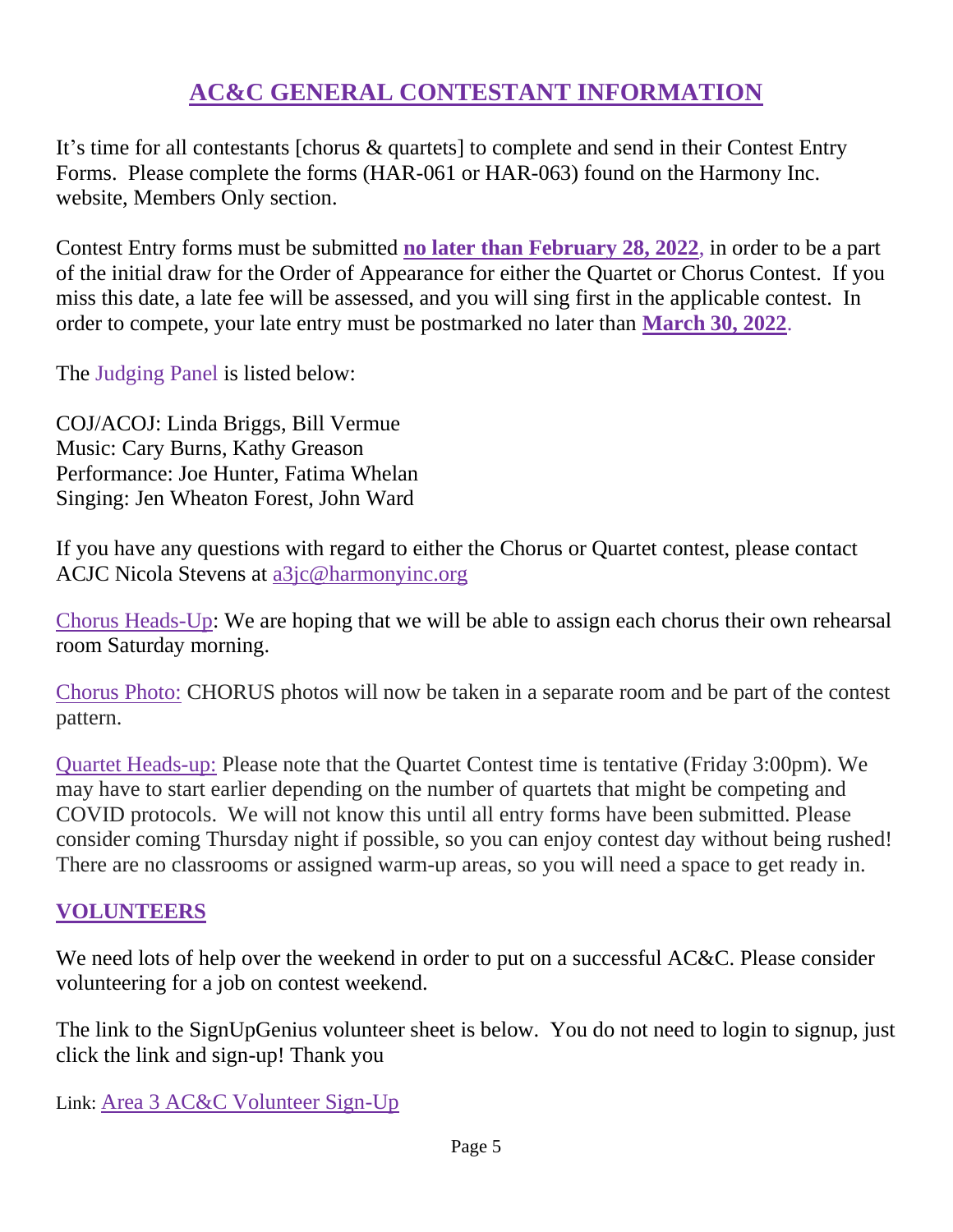### **CONTEST STAGE INFORMATION (IMPORTANT)**

Please be aware that there will be **NO CONTEST STAGE** this year.

Choruses: The risers will be 6, 6ft 4-step risers with back rails and will be placed on the floor of the ballroom.

Quartets: You will be standing on the floor.

There will still be some draping as well as Sound and Lighting.

Enter stage right and exit stage left.

There will be NO stage curtain. Each chorus package starts when the director signals the emcee for the introduction. Quartet packages begin when the emcee introduces each quartet.

#### **TENTATIVE Weekend Schedule Final schedule will be published at a later date.**

| <b>DATE</b>                         | <b>TIME</b>            | <b>SCHEDULE</b>                                                                   | <b>ROOM/FACILITY</b>              |
|-------------------------------------|------------------------|-----------------------------------------------------------------------------------|-----------------------------------|
| Friday, April 29 <sup>th</sup>      | $10:00$ AM $-$ 3:30 PM | <b>Registration</b>                                                               | <b>Convention Center Foyer</b>    |
|                                     | $10:00$ AM $- 1:30$ PM | <b>Hospitality</b>                                                                | <b>Ballroom East</b>              |
|                                     | $12:30$ PM $- 1:00$ PM | <b>Area Quarus Rehearsal</b>                                                      | <b>Cotillion 2</b>                |
|                                     | $1:00$ PM $- 1:30$ PM  | <b>Contestant Judges Briefing</b>                                                 | <b>Convention Center</b>          |
|                                     | $1:30$ PM $- 2:15$ PM  | <b>Quartet on-stage viewing</b>                                                   | <b>Convention Center</b>          |
|                                     | $3:00$ PM $- 7:00$ PM  | Quartet Contest: Area Quarus, Awards & Qualifiers, 1 <sup>st</sup> place<br>sings | <b>Convention Center</b>          |
|                                     | $8:00$ PM $- 11:00$ PM | <b>Evaluations</b>                                                                | <b>TBA</b>                        |
|                                     |                        |                                                                                   |                                   |
| Saturday, April<br>30 <sup>th</sup> | $8:00 AM - 10:00 AM$   | <b>Hospitality</b>                                                                | <b>Ballroom East</b>              |
|                                     | $8:15$ AM $-$ 9:00 AM  | Chorus on-stage viewing (no singing)                                              | <b>Convention Center</b>          |
|                                     | $9:00$ AM $- 9:30$ AM  | <b>Area Chorus Rehearsal</b>                                                      | <b>Convention Center</b>          |
|                                     | $9:30 AM - 10:00 AM$   | <b>Family Chorus Rehearsal</b>                                                    | <b>Convention Center</b>          |
|                                     | $10:00$ AM – contest   | Chorus assigned rooms available                                                   | <b>TBA</b>                        |
|                                     | $10:00 AM - N00$       | <b>Registration</b>                                                               | <b>Convention Center Foyer</b>    |
|                                     | $Noon - 2:45 PM$       | Chorus Contest: Area Chorus, Awards & Qualifiers, 1 <sup>st</sup> place sings     | <b>Convention Center</b>          |
|                                     | $3:15$ PM $- 5:30$ PM  | <b>Chorus Evaluations</b>                                                         | <b>TBA</b>                        |
|                                     | 6:30 PM $-$ 8:00 PM    | <b>Cocktails / Dinner</b>                                                         | <b>Convention Center</b>          |
|                                     | $8:00$ PM $- 10:00$ PM | <b>MoonGlow</b>                                                                   | <b>Convention Center</b>          |
|                                     |                        |                                                                                   |                                   |
| Sunday, May 1st                     | $9:00 AM - 12:30 PM$   | <b>Education / Craft Classes</b>                                                  | Cotillion 1, 3 & Ballroom<br>West |
|                                     | $9:00 AM - 11:00 AM$   | <b>Hospitality</b>                                                                | <b>Ballroom East</b>              |

#### **Harmony Welcomes Mixed Quartets!**

We're happy to again announce that Area 3 has opened its arms to include mixed quartets registered with the Mixed Barbershop Harmony Association (MBHA) at our AC&C.

For details on how to register with MBHA visit: [www.mixedbarbershop.org.](http://www.mixedbarbershop.org/) Once you are registered with MBHA and your dues are up to date, please complete the Quartet Contest Entry Form (HAR-061). <https://www.harmonyinc.org/har-061-official-area-quartet-contest-entry-form/>

If you need assistance, please contact Nicola Stevens, ACJC [\(a3jc@harmonyinc.org\)](mailto:a3jc@harmonyinc.org). All contestants **must** purchase an All Events Pass [AEP] for the Area Convention & Contest. All Contest Entry Forms are due by February  $28<sup>th</sup>$ .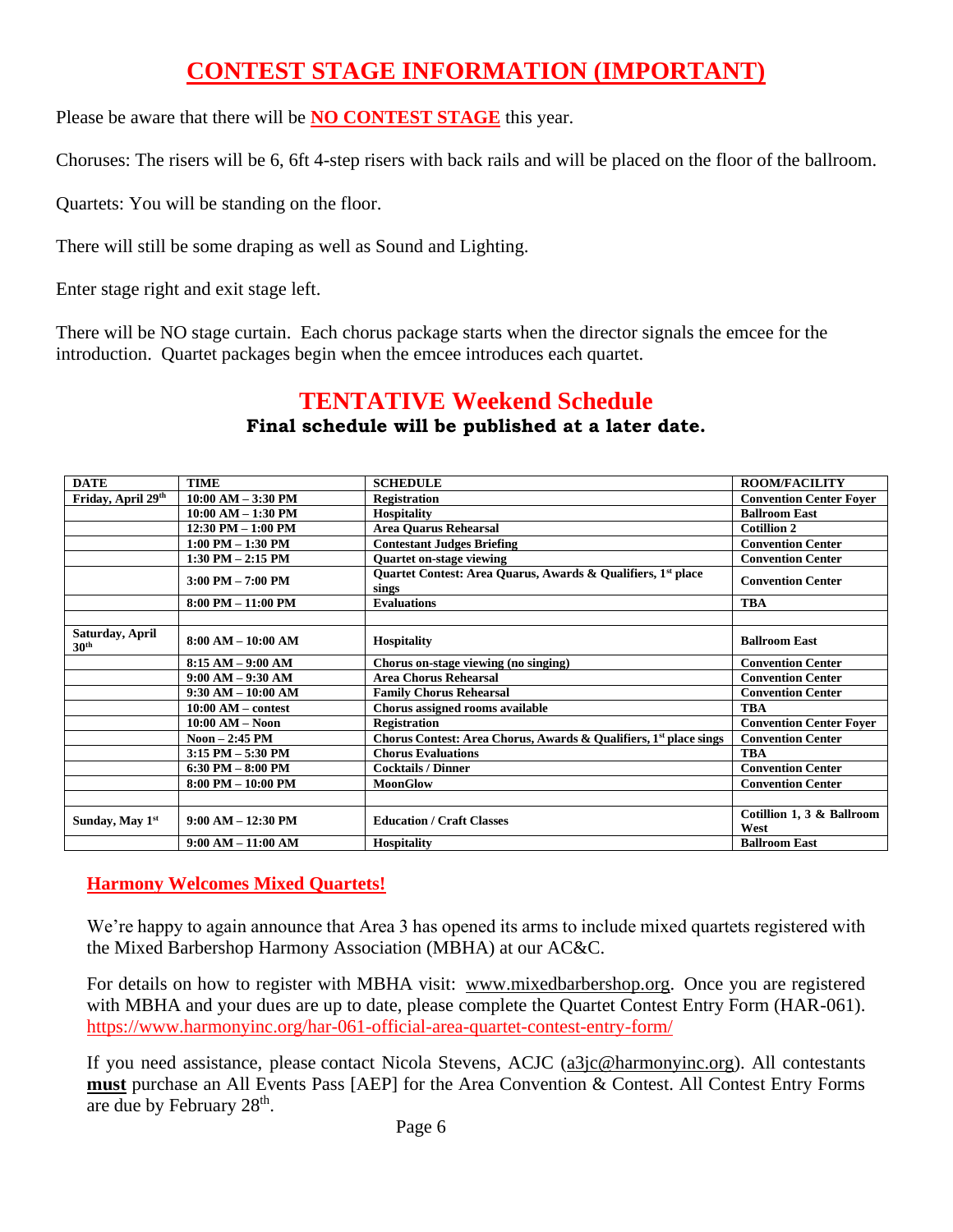#### **AREA 3 CHORUS:**

Katie Taylor is leading our 2022 Area 3 Chorus in song at this year's AC&C, as the director from Northern Blend, our 2019 Area 3, 1<sup>st</sup> Place Chorus Champion. The song is "Change the World", arranged by David Wright / Deke Sharon.

The Area Chorus has been made up of 4 singers from each chapter. If you are able to be in the Area 3 Chorus, PLEASE be certain to do your part by LEARNING the song. We will continue with our annual AC&C Saturday morning rehearsal and performance Saturday afternoon at AC&C. Remember that all Area 3 Associate members [in good standing] are also invited to sing in the Area 3 Chorus! The ACCT Chair will send out 4 copies of music and trax to each chorus. Associates and any other member interested in singing may contact Janine Schindler, Area 3 ACCT Chair at: [ACCTChair@area3harmony.org.](mailto:ACCTChair@area3harmony.org)

#### **AREA 3 QUARUS:**

Our Area 3 Quarus Directors for 2022 are Area 3 2019 1<sup>st</sup> Place Quartet Champions, Lip Service, and the song the Quarus will be singing is, "Count On Me", arranged by Jeremy Johnson. Sheet music and learning trax will be available to registered quartets soon. Once you decide that your quartet can learn this song and be with us for the Friday afternoon rehearsal and performance Friday evening at AC&C, please email the contact Janine Schindler, Area 3 ACCT Chair at: [ACCTChair@area3harmony.org](mailto:ACCTChair@area3harmony.org) for music and trax.

#### **AREA 3 FAMILY CHORUS:**

This is an invitation to all Area 3 singers who fall within the FAMILY category to please participate in our Family Chorus at AC&C 2022! This year's director will be Anne Bureau and the song she has chosen is "When There's Love at Home", arranged by Tom Gentry. We certainly don't want to miss anyone who is eligible to enjoy this experience and encourage all members who have a mother, mother-in- law, daughter, daughter-in- law, sister, sister-in- law, aunt, cousin, associate member and/or affiliate male family member that sing in Area 3 – to please join us! It is a very enjoyable and rewarding experience.

Please indicate your interest in participating by emailing Janine Schindler, Area 3 ACCT Chair at: [ACCTChair@area3harmony.org,](mailto:ACCTChair@area3harmony.org) and she will send you the music and trax. We'll continue with our annual AC&C Saturday morning rehearsal and Saturday performance at AC&C so that we may have some time together prior to our performance.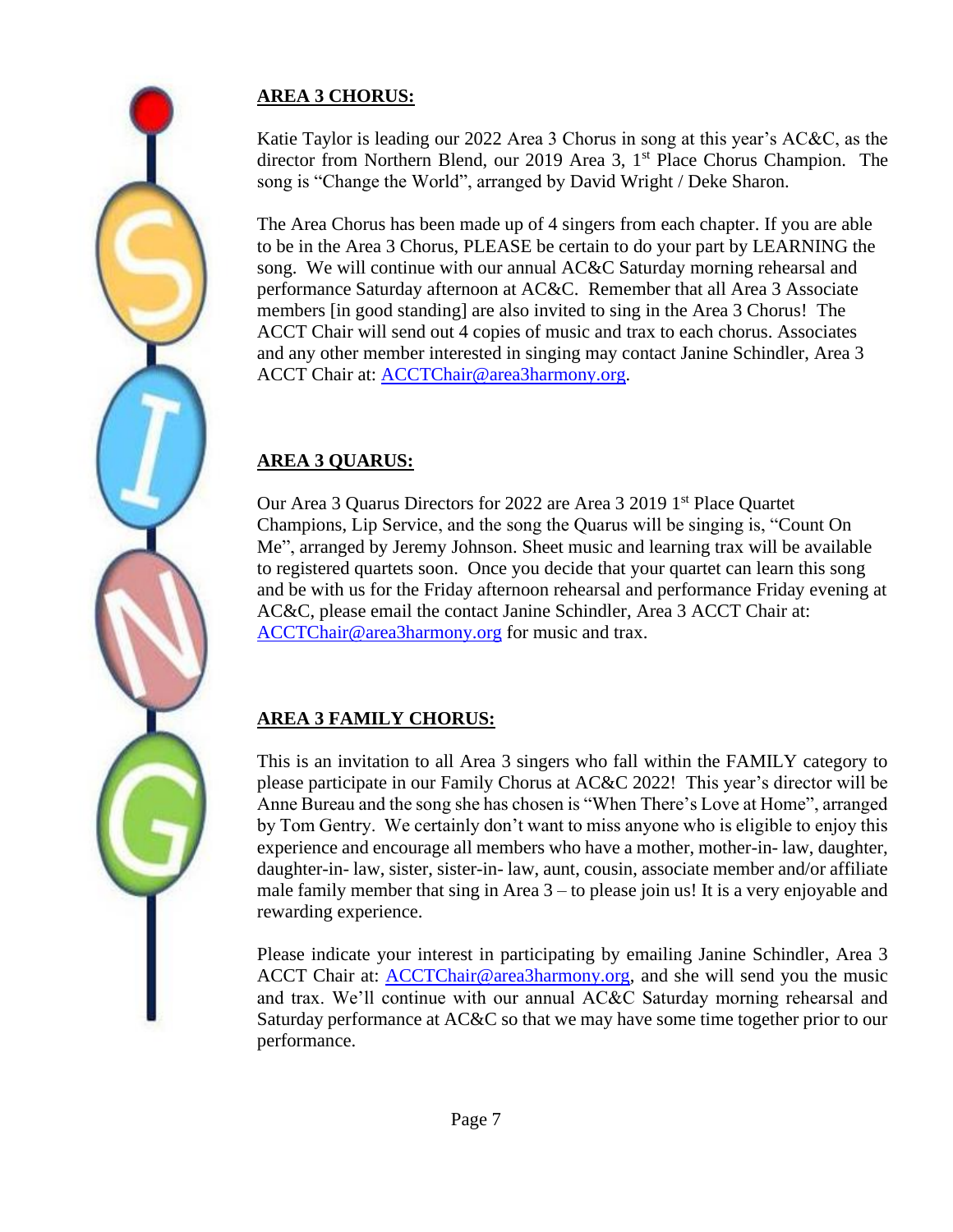# **AC&C 2022 HOSTESS CHAPTER, CRYSTAL CHORDS,**

## *presents***:**

# **"DERBY DAYS"**



The Crystal Chords are so excited to welcome Area 3 back to Liverpool as we "Call to Post" for our exciting *Derby Days*. The stakes are high as we all pony up to the starting gate and find out who will win, place, or show in the big Sweepstakes. You can bet there will be plenty of harmony, friendship, and fun as we cheer each other on. Be sure to bring your finest Derby Hats, of course!!

We have beautiful t-shirts with the *Derby Days* logo available for pre-order (see tshirt order page). These are available in two colors -- 'Carolina Blue', and 'White'  $-$  in sizes  $XS - 4XL$ , for \$17 each. (Men's fit available upon request.)

There will be plenty to peruse in the Hospitality Room, too, so be sure to stop in – credit cards will be accepted! If your chorus or quartet would like to reserve a table in the Hospitality Room to sell your CDs, please contact Chris Dunbar at [cdunbar419@gmail.com.](mailto:cdunbar419@gmail.com)

We look forward to seeing you all there as we go "*Off to the Races*"!!!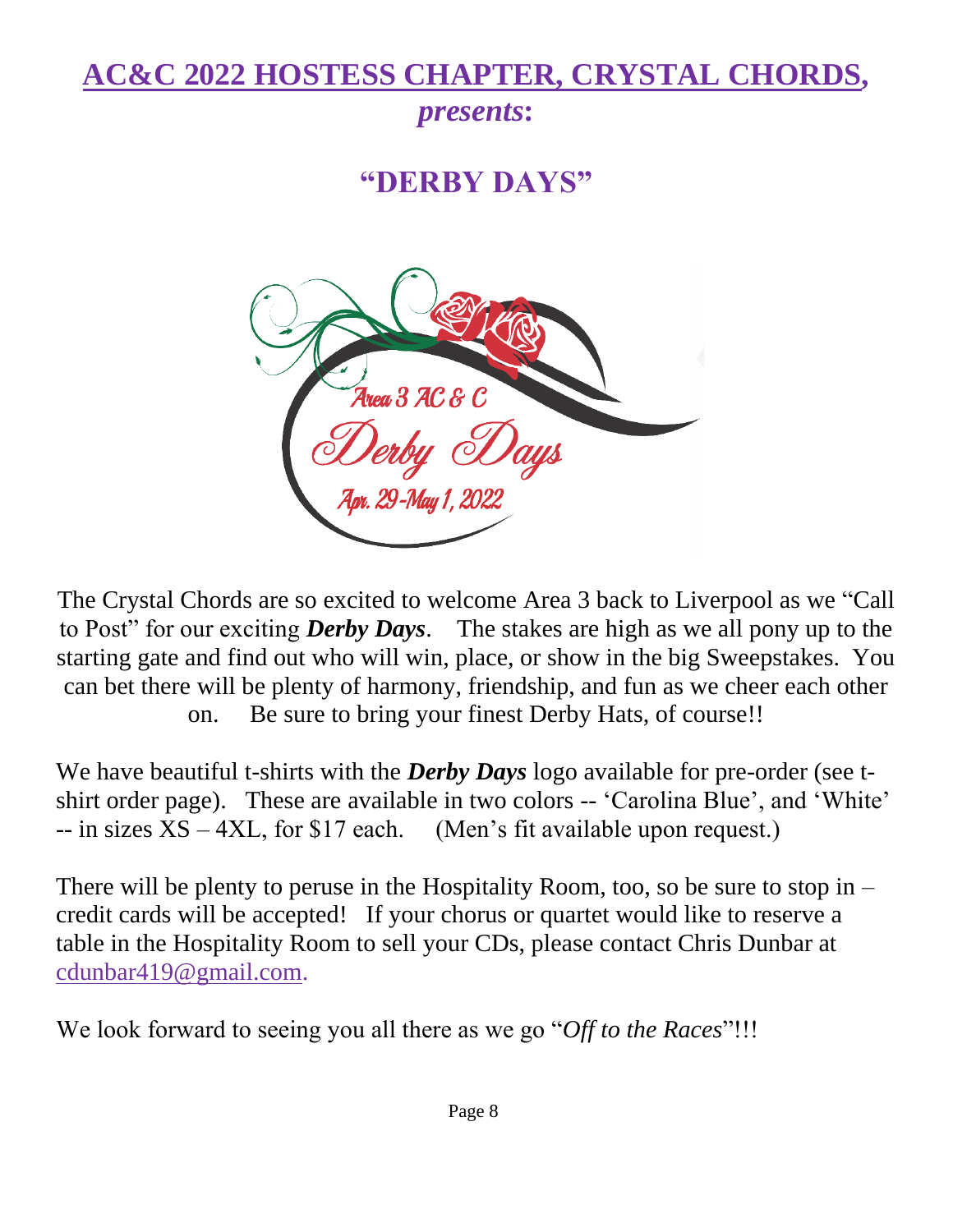### **Derby Days T-Shirt Order**



- \*T-shirts are lightweight, moisture-wicking, and highly breathable.
- \* 100% polyester interlock with Posi-Charge technology
- \* Gently contoured silhouette
- \* Set in sleeves

Please print and complete the order form on the next page and mail completed order and check by **3/20/22** to:

Checks made payable to Crystal Chords. One check per Chorus/ Associate please.

Chris Dunbar 419 Hillbrook Rd. Elmira, NY 14905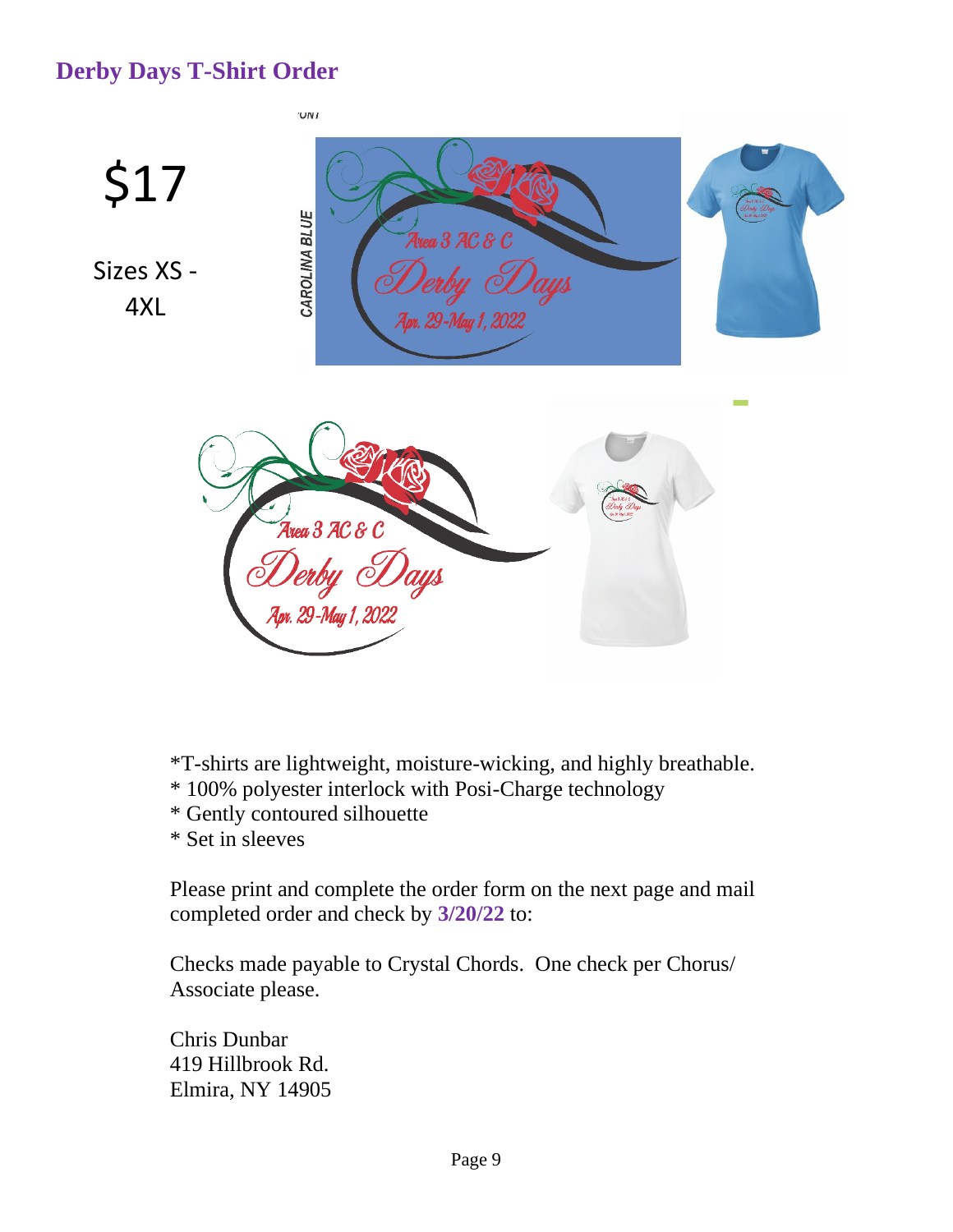# Derby Days T-Shirt Order

Chorus/ Associate Name: \_\_\_\_\_\_\_\_\_\_\_\_\_\_\_\_\_\_\_\_\_\_\_\_\_\_\_\_\_\_\_\_\_\_\_\_\_\_\_\_\_\_\_\_

| <b>QUANTITY</b> | <b>COLOR</b> | <b>SIZE</b>   |             |              |
|-----------------|--------------|---------------|-------------|--------------|
| $\pmb{\sharp}$  | BL/WH        | $XS - 4XL$    | <b>NAME</b> | <b>TOTAL</b> |
| ex: 1           | $\cal BL$    | $\mathcal{L}$ | Jane Doe    | \$17.00      |
|                 |              |               |             |              |
|                 |              |               |             |              |
|                 |              |               |             |              |
|                 |              |               |             |              |
|                 |              |               |             |              |
|                 |              |               |             |              |
|                 |              |               |             |              |
|                 |              |               |             |              |
|                 |              |               |             |              |
|                 |              |               |             |              |
|                 |              |               |             |              |
|                 |              |               |             |              |
|                 |              |               |             |              |
|                 |              |               |             |              |
|                 |              |               |             |              |
|                 |              |               |             |              |
|                 |              |               |             |              |
|                 |              |               |             |              |
|                 |              |               |             |              |
|                 |              |               |             |              |
|                 |              |               |             |              |
|                 |              |               |             |              |
|                 |              |               |             |              |
|                 |              |               |             |              |
|                 |              |               |             |              |
|                 |              |               |             |              |
|                 |              |               |             |              |
|                 |              |               |             |              |
|                 |              |               |             |              |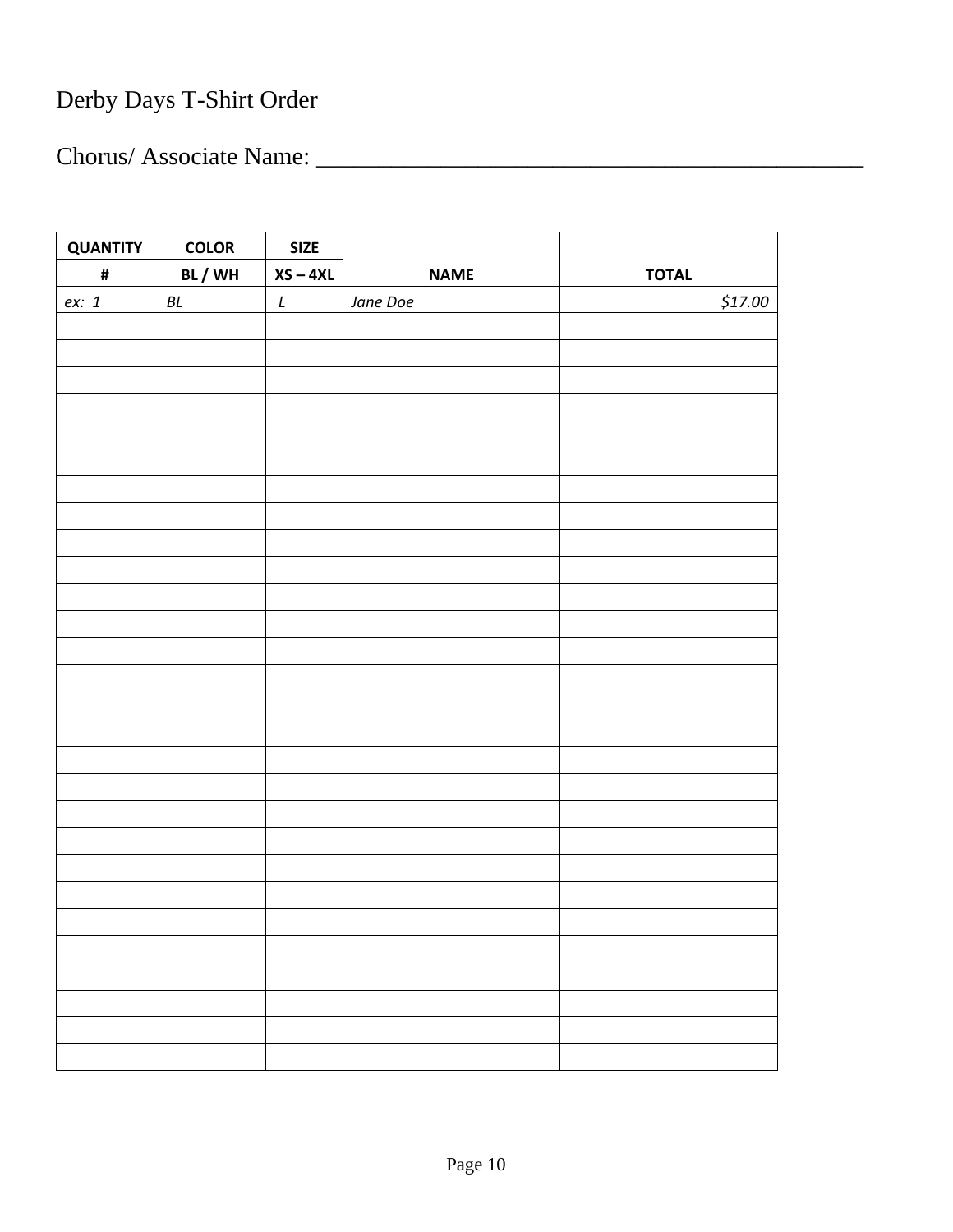### **BANQUET & MOONGLOW**

- The Banquet will continue to be buffet style; however, the Hotel Staff will serve your food choices.
- Seating will be generously spaced throughout the banquet hall with 6-7 seats per table.
- You have the option of taking your plate back to your hotel room to dine.
- For those who have opted to dine in your hotel room, you will be welcomed back to your designated table for the Moonglow festivities.
- The menu will be provided in the  $2<sup>nd</sup>$  mailing.

For the MoonGlow, other than the normal pre-determined awards being presented, only the following will be part of our Saturday evening annual Area 3 AC&C MoonGlow program:

- ALL Choruses -- will perform one song [unless an exemption is requested]
- ALL Area 3 Current Quartet Medalists -- will perform one song
- ALL Area 3 Queen quartets and/or International Chorus Champions -- will perform one song [unless they do not wish to do so]
- Judges -- will perform one song [unless they elect not to do so]

\*Please note: Due to trying to keep the cost of the AEP reasonable and the increasing cost to print a program, there will be no program this year and therefore no program ads. A one-page contest performance order sheet will be available at the door for each contest.